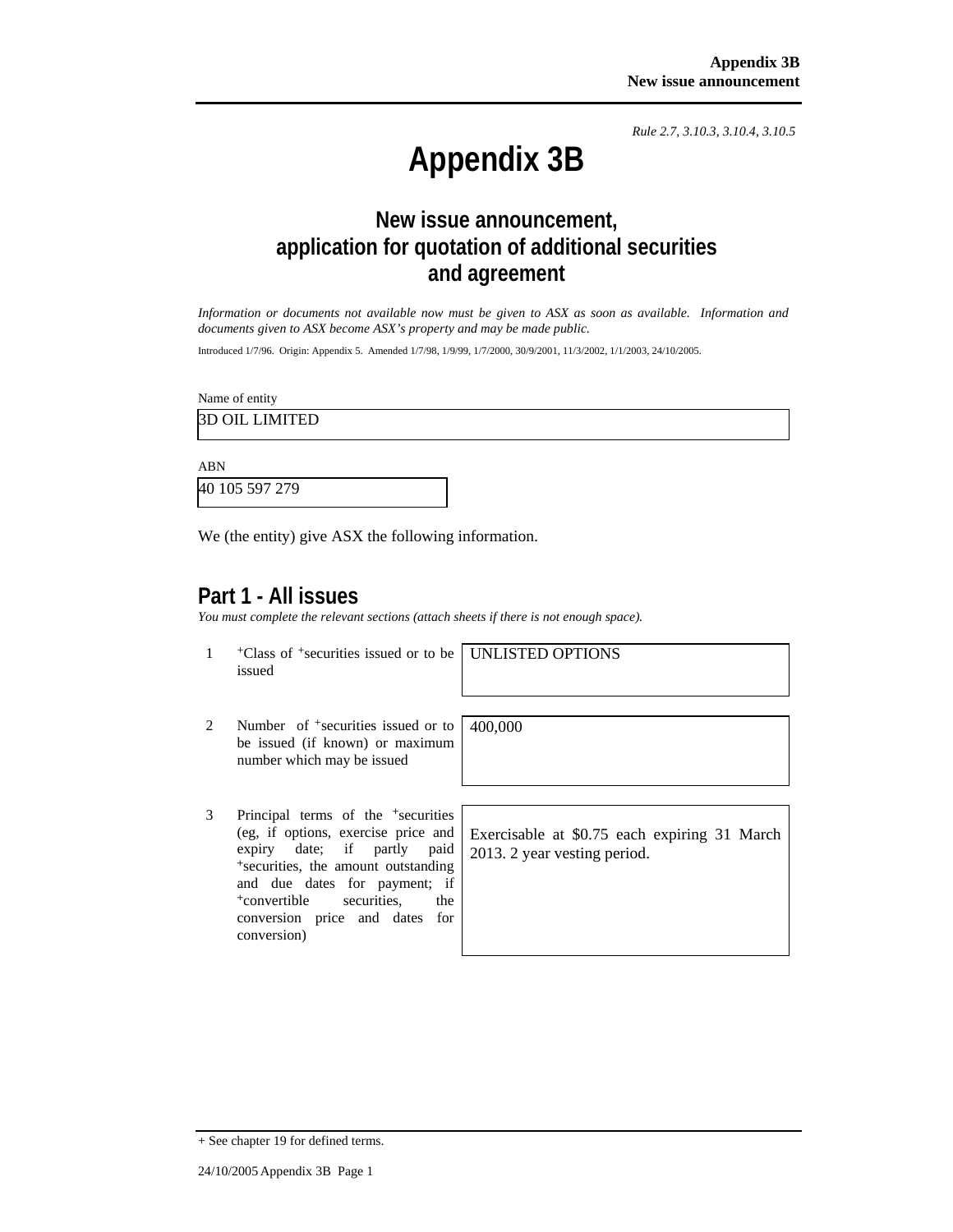4 Do the +securities rank equally in all respects from the date of allotment with an existing <sup>+</sup>class of quoted <sup>+</sup>securities? If the additional securities do not rank equally, please state: • the date from which they do • the extent to which they participate for the next dividend, (in the case of a trust, distribution) or interest payment • the extent to which they do not rank equally, other than in relation to the next dividend, distribution or interest payment N/A  $5$  Issue price or consideration  $\boxed{\$0.00}$ 6 Purpose of the issue (If issued as consideration for the acquisition of assets, clearly identify those assets) Terms of Employment Agreement with Mr Dennis Vuckovic – Development Manager 7 Dates of entering <sup>+</sup>securities into uncertificated holdings or despatch of certificates N/A Number | +Class 8 Number and <sup>+</sup>class of all <sup>+</sup>securities quoted on ASX (*including* the securities in clause 2 if applicable) 156,398,550 FULLY PAID ORDINARY SHARES (38,448,550 of which are subject to voluntary escrow until 21 May 2009)

<sup>+</sup> See chapter 19 for defined terms.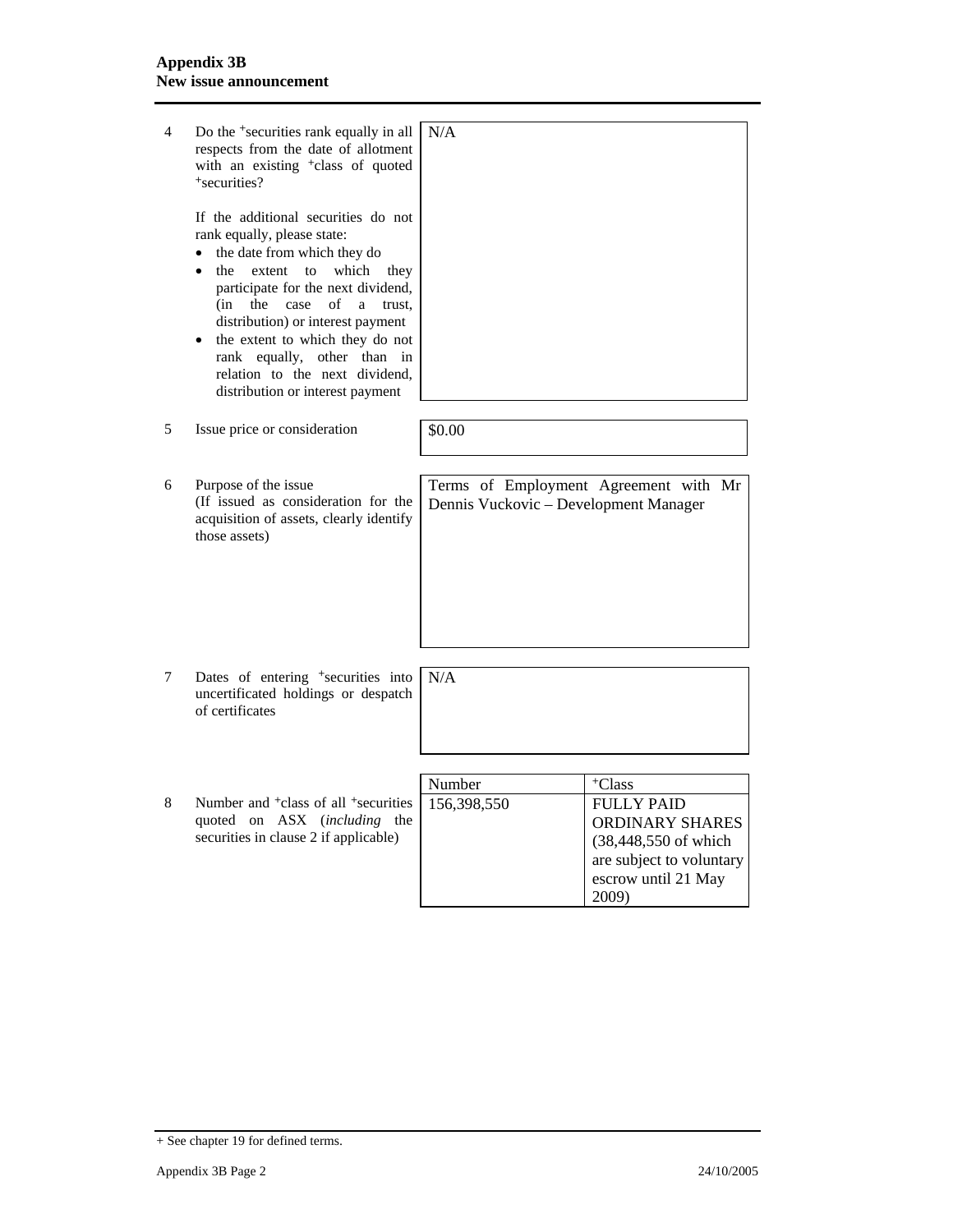|   |                                                                                                                                              | Number     | <sup>+</sup> Class                                                                                                                                                                                                |
|---|----------------------------------------------------------------------------------------------------------------------------------------------|------------|-------------------------------------------------------------------------------------------------------------------------------------------------------------------------------------------------------------------|
| 9 | Number and <sup>+</sup> class of all<br><sup>+</sup> securities not quoted on ASX<br>(including the securities in clause<br>2 if applicable) | 36,661,450 | fully<br>Unlisted<br>paid<br>shares<br>ordinary<br>(subject to<br><b>ASX</b><br>escrow until 22 May<br>2009)                                                                                                      |
|   |                                                                                                                                              | 7,125,000  | Options exercisable at<br>\$0.60<br>expiring 31<br>January 2011 (subject<br>to ASX escrow until<br>22 May 2009)                                                                                                   |
|   |                                                                                                                                              | 10,100,000 | Options exercisable at<br>\$0.50<br>expiring<br>31<br>January 2011<br>$\alpha$ ll<br>subject to voluntary<br>escrow until 22 May<br>2009 and 4,500.000 of<br>these subject to ASX<br>escrow until 22 May<br>2009) |
|   |                                                                                                                                              | 400,000    | Options exercisable at<br>\$0.75<br>expiring<br>31<br>March 2013                                                                                                                                                  |

10 Dividend policy (in the case of a trust, distribution policy) on the increased capital (interests)

## **Part 2 - Bonus issue or pro rata issue**

| 11 | holder<br>security<br>approval<br><b>Is</b><br>required?                    |  |
|----|-----------------------------------------------------------------------------|--|
| 12 | Is the issue renounceable or non-<br>renounceable?                          |  |
| 13 | Ratio in which the <sup>+</sup> securities will<br>be offered               |  |
| 14 | <sup>+</sup> Class of <sup>+</sup> securities to which the<br>offer relates |  |
| 15 | determine<br><sup>+</sup> Record<br>date<br>to<br>entitlements              |  |

<sup>+</sup> See chapter 19 for defined terms.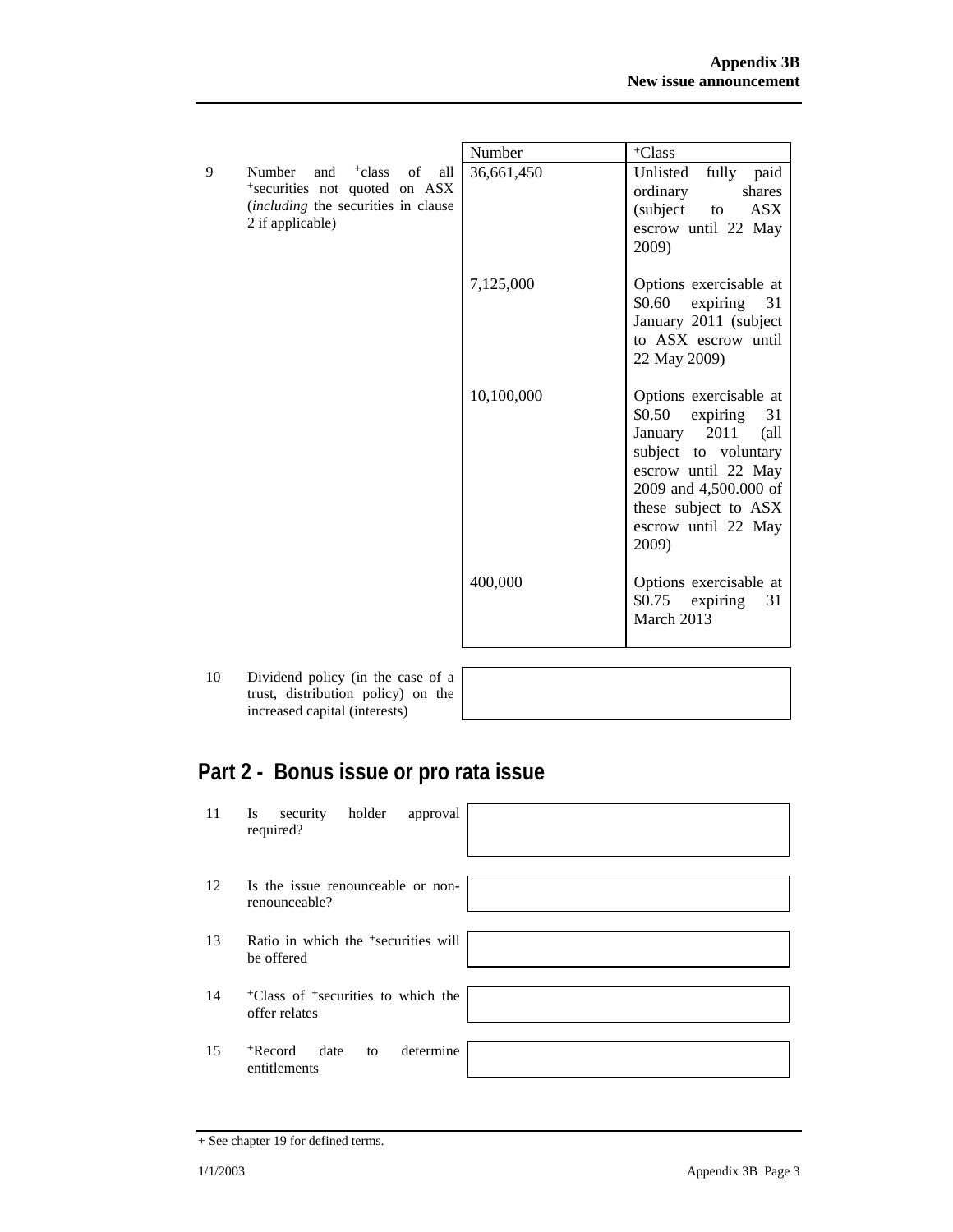| 16 | Will holdings on different registers<br>(or subregisters) be aggregated for<br>calculating entitlements?                                                                |  |
|----|-------------------------------------------------------------------------------------------------------------------------------------------------------------------------|--|
| 17 | Policy for deciding entitlements in<br>relation to fractions                                                                                                            |  |
|    |                                                                                                                                                                         |  |
| 18 | Names of countries in which the<br>entity has <sup>+</sup> security holders who<br>will not<br>be<br>sent new issue<br>documents                                        |  |
|    | Note: Security holders must be told how their<br>entitlements are to be dealt with.<br>Cross reference: rule 7.7.                                                       |  |
|    |                                                                                                                                                                         |  |
| 19 | Closing<br>date for<br>of<br>receipt<br>acceptances or renunciations                                                                                                    |  |
|    |                                                                                                                                                                         |  |
| 20 | Names of any underwriters                                                                                                                                               |  |
|    |                                                                                                                                                                         |  |
| 21 | Amount of any underwriting fee or<br>commission                                                                                                                         |  |
|    |                                                                                                                                                                         |  |
| 22 | Names of any brokers to the issue                                                                                                                                       |  |
|    |                                                                                                                                                                         |  |
|    |                                                                                                                                                                         |  |
| 23 | Fee or commission payable to the<br>broker to the issue                                                                                                                 |  |
|    |                                                                                                                                                                         |  |
| 24 | any handling<br>Amount<br>of<br>fee<br>payable to brokers who lodge<br>acceptances or renunciations on<br>behalf of <sup>+</sup> security holders                       |  |
|    |                                                                                                                                                                         |  |
| 25 | the issue is<br>contingent<br>If<br>on<br>*security holders'<br>approval,<br>the<br>date of the meeting                                                                 |  |
|    |                                                                                                                                                                         |  |
| 26 | Date entitlement and acceptance<br>form and prospectus or Product                                                                                                       |  |
|    | Disclosure Statement will be sent to<br>persons entitled                                                                                                                |  |
|    |                                                                                                                                                                         |  |
| 27 | If the entity has issued options, and<br>the terms entitle option holders to<br>participate on exercise, the date on<br>which notices will be sent to option<br>holders |  |
|    |                                                                                                                                                                         |  |

<sup>+</sup> See chapter 19 for defined terms.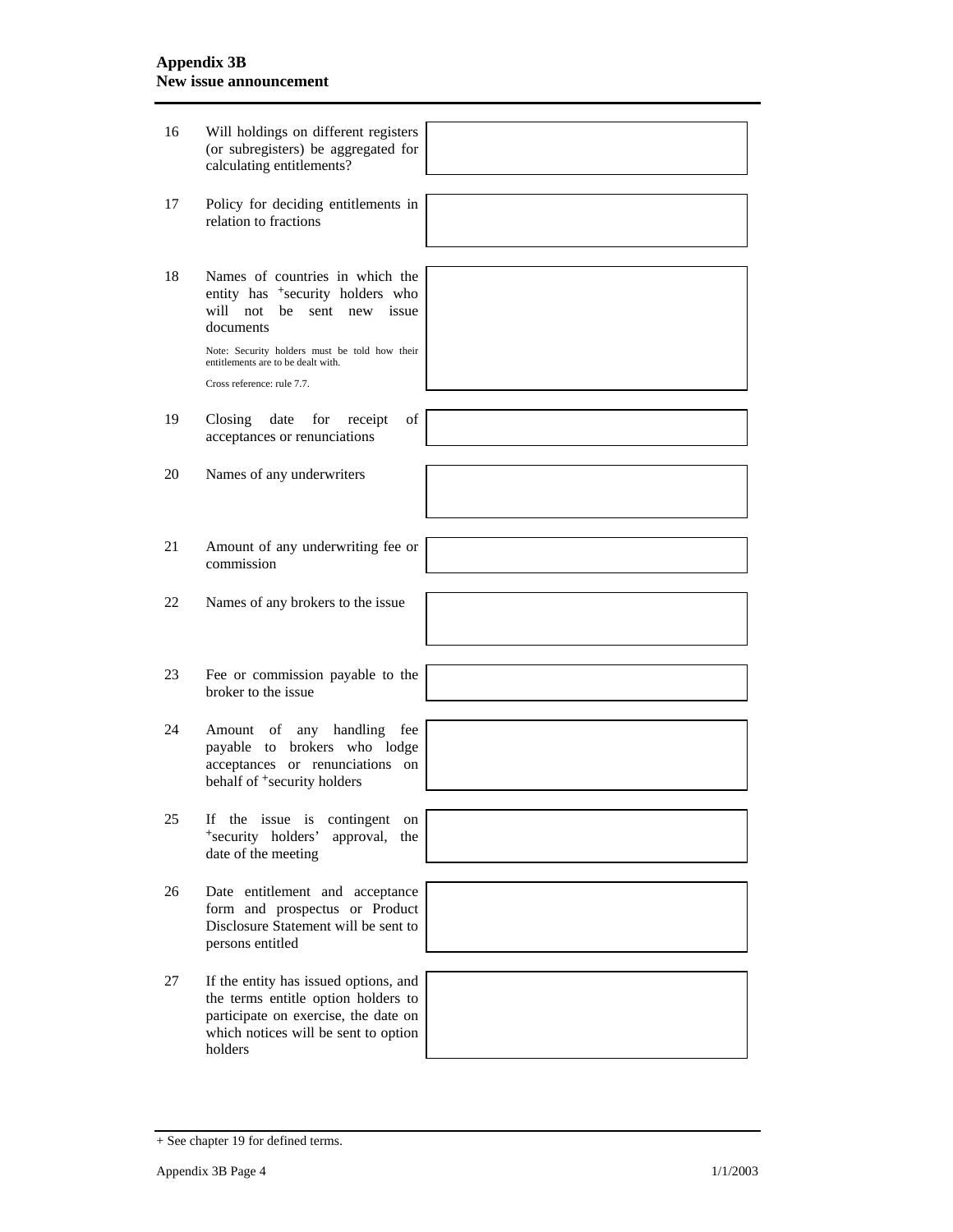- 28 Date rights trading will begin (if applicable)
- 29 Date rights trading will end (if applicable)
- 30 How do +security holders sell their entitlements *in full* through a broker?
- 31 How do +security holders sell *part* of their entitlements through a broker and accept for the balance?
- 32 How do +security holders dispose of their entitlements (except by sale through a broker)?
- 33 +Despatch date



## **Part 3 - Quotation of securities**

*You need only complete this section if you are applying for quotation of securities* 

- 34 Type of securities (*tick one*)
	-
- 

(a)  $\sqrt{\phantom{a}}$  Securities described in Part 1

(b) All other securities

Example: restricted securities at the end of the escrowed period, partly paid securities that become fully paid, employee incentive share securities when restriction ends, securities issued on expiry or conversion of convertible securities

#### **Entities that have ticked box 34(a)**

#### **Additional securities forming a new class of securities**

*Tick to indicate you are providing the information or documents*

- 35 If the +securities are +equity securities, the names of the 20 largest holders of the additional <sup>+</sup>securities, and the number and percentage of additional <sup>+</sup>securities held by those holders
- 36 If the +securities are +equity securities, a distribution schedule of the additional <sup>+</sup>securities setting out the number of holders in the categories 1 - 1,000 1,001 - 5,000 5,001 - 10,000 10,001 - 100,000 100,001 and over

<sup>+</sup> See chapter 19 for defined terms.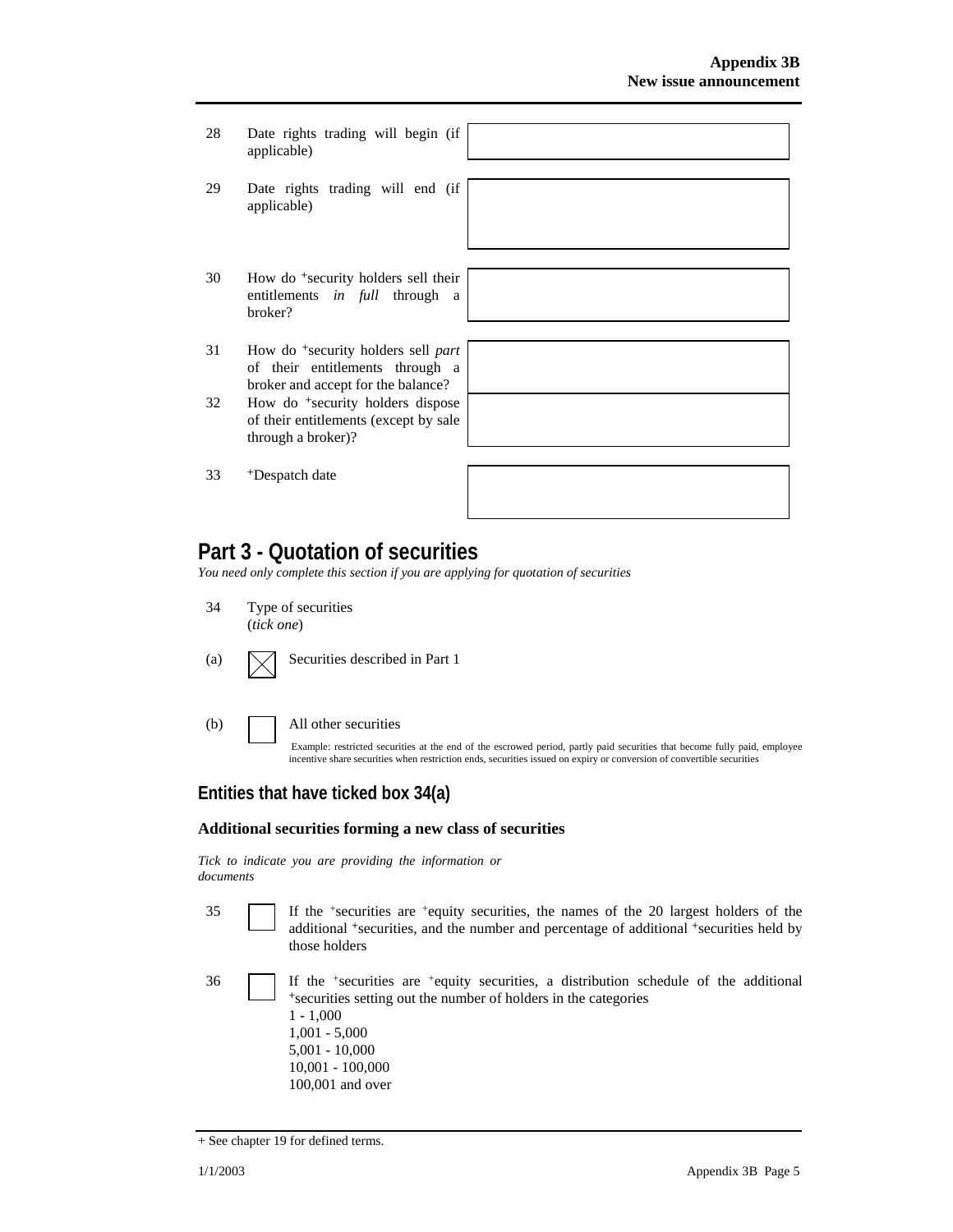| 37 | A copy of any trust deed for the additional <sup>+</sup> securities                                                                                                                                                                                                                                                                                                                                               |        |                    |
|----|-------------------------------------------------------------------------------------------------------------------------------------------------------------------------------------------------------------------------------------------------------------------------------------------------------------------------------------------------------------------------------------------------------------------|--------|--------------------|
| 38 | Number of securities for which<br><sup>+</sup> quotation is sought                                                                                                                                                                                                                                                                                                                                                |        |                    |
| 39 | Class of <sup>+</sup> securities<br>for<br>which<br>quotation is sought                                                                                                                                                                                                                                                                                                                                           |        |                    |
| 40 | Do the <sup>+</sup> securities rank equally in all<br>respects from the date of allotment<br>with an existing <sup>+</sup> class of quoted<br>+securities?                                                                                                                                                                                                                                                        |        |                    |
|    | If the additional securities do not<br>rank equally, please state:<br>the date from which they do<br>which<br>the<br>extent<br>$\mathbf{t}$<br>they<br>participate for the next dividend,<br>(in<br>the<br>case<br>of<br>trust.<br>a<br>distribution) or interest payment<br>the extent to which they do not<br>rank equally, other than in<br>relation to the next dividend,<br>distribution or interest payment |        |                    |
| 41 | Reason for request for quotation<br>now                                                                                                                                                                                                                                                                                                                                                                           |        |                    |
|    | Example: In the case of restricted securities, end of<br>restriction period                                                                                                                                                                                                                                                                                                                                       |        |                    |
|    | (if issued upon conversion<br>of<br>another security, clearly identify that<br>other security)                                                                                                                                                                                                                                                                                                                    |        |                    |
|    |                                                                                                                                                                                                                                                                                                                                                                                                                   | Number | <sup>+</sup> Class |
| 42 | Number and <sup>+</sup> class of all <sup>+</sup> securities<br>quoted on ASX (including<br>the<br>securities in clause 38)                                                                                                                                                                                                                                                                                       |        |                    |